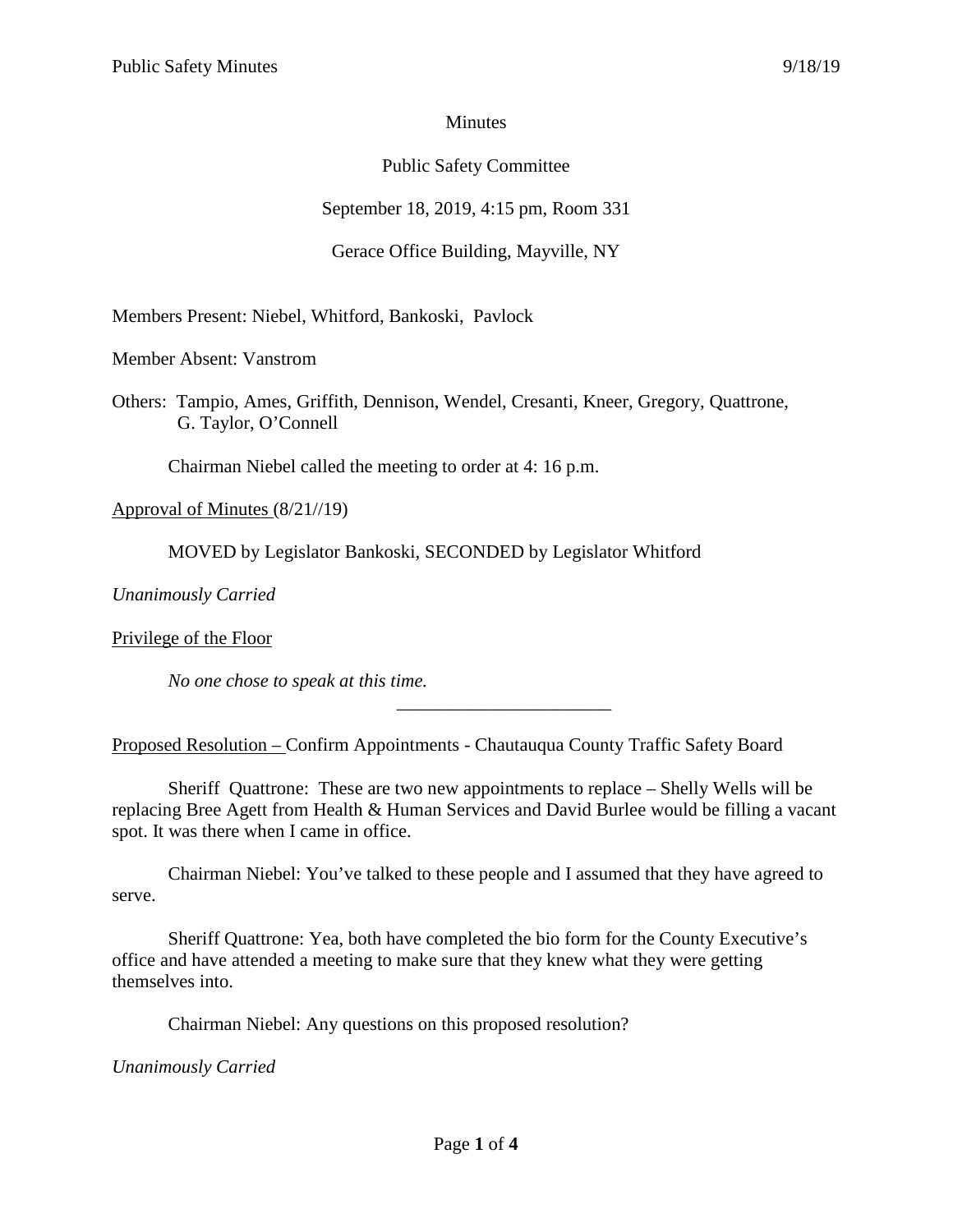Proposed Resolution – Authorize Acceptance of Aid to Prosecution Funds 2019-2020

Mr. Gregory: We're here on behalf of the District Attorney for the Aid to Prosecution grant. This grant, we have been receiving I think for 20 plus years. There is no matching funds. It's essentially a formula grant that's given out by the Division for Criminal Justice Services. It's the exact same amount, I believe, we received last year. It's already included in our 2020 budget. We're seeking approval so the County Executive can sign the contract.

Chairman Niebel: What is it used for?

Mr. Gregory: It's to bolster our ability to prosecute serious felonies.

Chairman Niebel: To hire another ADA?

Mr. Gregory: It currently pays for a partial –

Chairman Niebel: ADA?

Mr. Gregory: Yes.

Chairman Niebel: Any questions of the District Attorney's office?

## *Unanimously Carried*

Proposed Resolution - Authorize Agreement with Pine Valley Central School District for School Resource Officer

Sheriff Quattrone: This is Pine Valley School. They are requesting a School Resource Officer. The contract is consistent with the other schools within the County. They wanted it to start effective the first part of September going through the school year in the amount of \$77,556 for the year. As you can see the bottom portion is the modifications to the 2019 budget. This would be a fully funded position by the school district.

Chairman Niebel: Any questions?

Mrs. Dennison: I have a question or a proposed changes on the wording. In the third WHEREAS clause, I apologize for not catching this before but it says that it will be included in the 2020 budget. Well, there really isn't a 2020 budget. So, I suggest that we change it to, but are included in the proposed 2020 budget. So instead of, will be included in the 2020 budget, it would be, are included in the proposed 2020 budget.

Chairman Niebel: Can we treat that as a typo? Kathy, what do you think? Does that change that significantly? Do you want an amendment to the proposed resolution?

Legislator Whitford: I will move to amend it.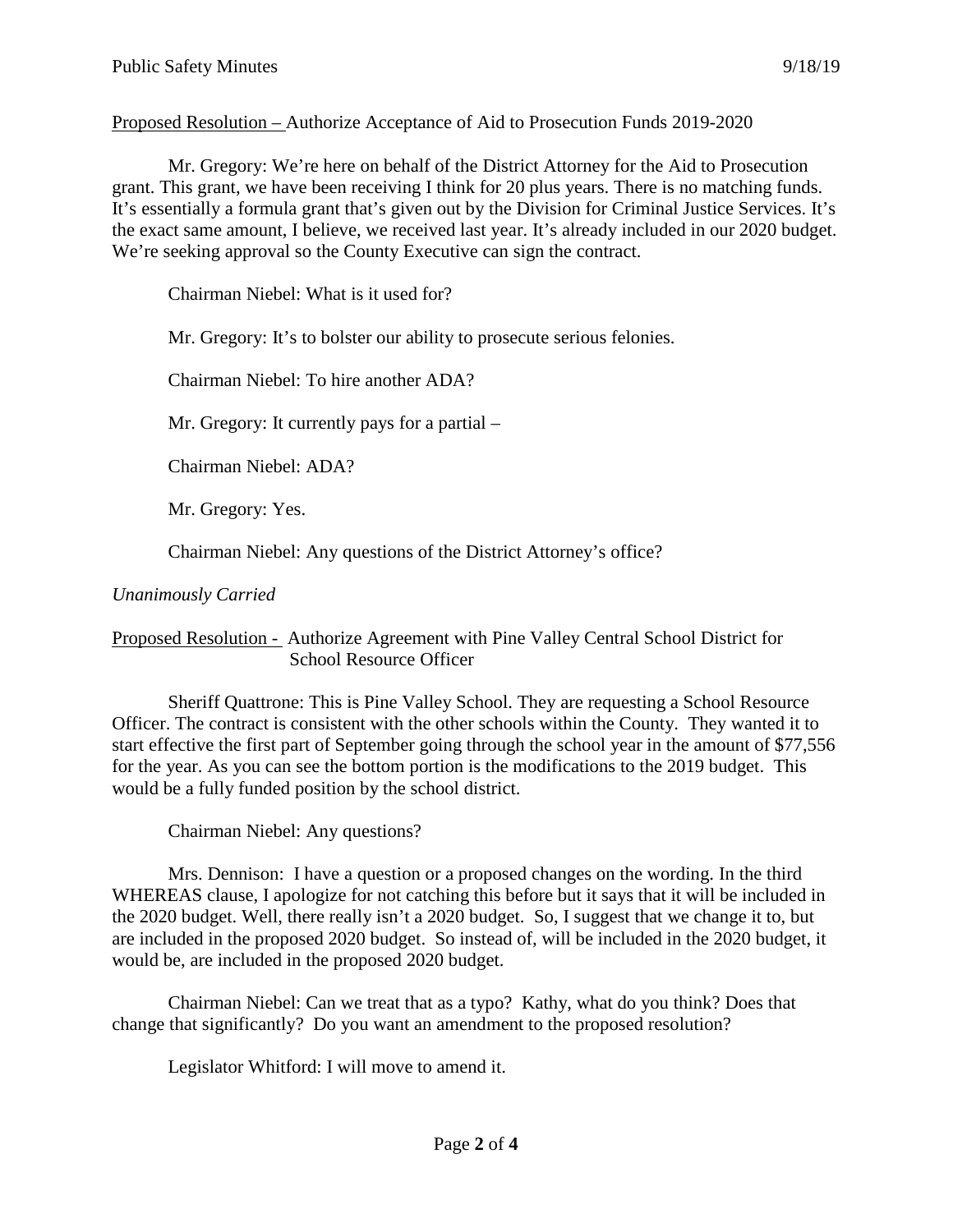Legislator Bankoski: I will second it.

Chairman Niebel: Any discussion?

*Unanimously Carried*

Chairman Niebel: Now on the resolution as amended, those in favor?

## *Unanimously Carried*

Proposed Resolution – Authorize Acceptance of New York State Reimbursement for the Raise the Age Initiative

Mr. Taylor: I want to apologize for Director Narraway, he's not able to make it due to a prior commitment so he sent me. I'm Gilbert Taylor, the Deputy Director of Probation.

Chairman Niebel: Anything that you would like say about this?

Mr. Taylor: I would apologize as this is the first time for ever being at one of these meetings so, I might not –

Chairman Niebel: That's o.k., feel right at home.

Mr. Taylor: My directions are, we would like to get approval for the County Executive to accept the Raise the Age funding to include revenue and expenses covered under the Raise the Age funding. Additionally to apologize, there is a typo in the actual resolution. The amount in the Increase Appropriation Accounts and Increase Revenue Accounts, should be the same figure of \$112,463.

Mrs. Dennison: And I would like to propose a similar change to the previous resolution, in the third WHEREAS clause, it says these items are included in the 2020 budget. It should say, included in the proposed 2020 budget. Again, I don't know if you would treat those as typos or –

Chairman Niebel: As long as we did the last one as an amendment, we'll do it with this one.

Legislator Whitford: I will move the amendment.

Legislator Bankoski: Second.

Chairman Niebel: As far as the wording and the amount. And just to be clear as far as the amounts.